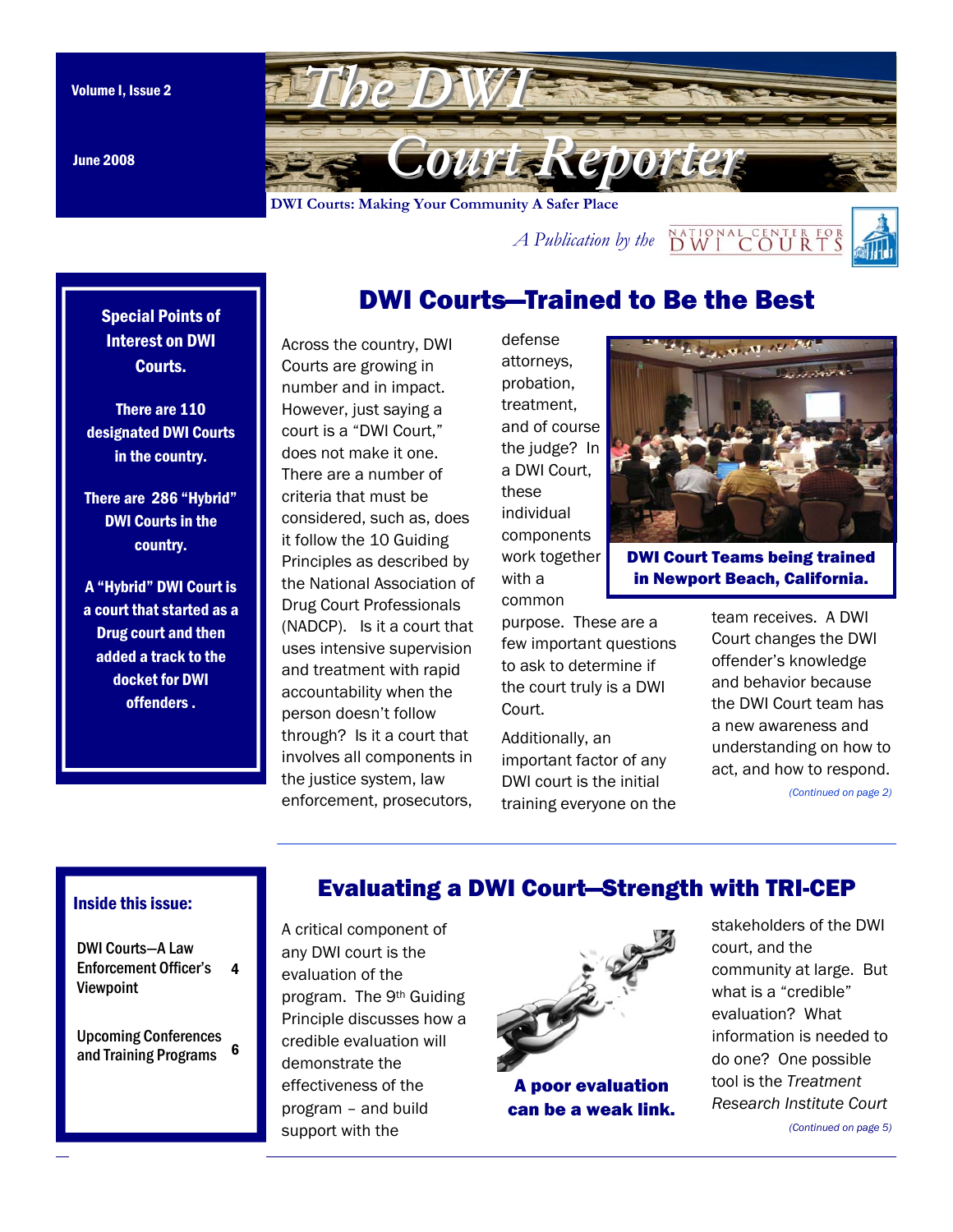## DWI Courts—Trained to Be the Best

The team has increased knowledge on the ways to impact someone dependent on alcohol, and they have learned to work together as a team, relying on each other's judgment. To gain this knowledge, and understand the changes each team member must go through, the team must be trained. It is through comprehensive training and support that a DWI court through its team can take the giant step to change people's lives for the better. The National Center for DWI Courts (NCDC) – a division of NADCP – is now the key organization for that training. With the funding and partnership of the National Highway Traffic

Safety Administration (NHTSA), two training programs were developed and implemented to assist DWI Courts, a 3 ½ day course and a 1 day course. Which training

program a team

attends, will depend on the current status of the court.

### The 3 1/2 Day Training

The 3½ Day Planning Training is designed for courts that are not currently operating a drug or DWI court. It is a team oriented, comprehensive training which is key to the planning and

<span id="page-1-0"></span>*[\(Continued from page 1\)](#page-0-0)* development of a DWI court. Lead by experienced faculty currently participating in DWI courts, using group lectures and breakout sessions, the participants are walked through all aspects of a DWI Court and the role each person plays.

> Key issues addressed in the training include the development of:

- Mission statement, goals and objectives
- Target population, eligibility criteria and disqualification criteria
- Court model

With the funding and

partnership of the National Highway Traffic Safety

Administration (NHTSA), two

developed and implemented

training programs were

to assist DWI Courts.

- Identification, referral, screening, assessment and admission process
	- Phases, phase duration and phase transition criteria
	- Treatment, supervision and drug testing protocols for each phase
	- Formation of graduation and termination

criteria

- Court responses to client behavior and algorithms of incentives and sanctions
- Long-term sustainability plan that includes traditional and nontraditional funding, community mapping, resource development, evaluation and monitoring.



Judge McMillen facilitates a team's discussion at a training in Newport Beach, California.

When a team leaves the training and heads home, they leave with a rough draft of a policy and procedures manual; a vital tool in operating a DWI Court. It is that manual that sets out the criteria for the team and allows each team member to understand the purpose and limitations of each other and the court. But more important, in many respects, they leave the training with a greater understanding of how a DWI Court works, why it works, and what each of their roles will be for it to succeed.

### 1 Day Training

If a court is already operating as a Drug court, then, it will have a basic policy and procedures manual, and the team will already understand a good portion of their roles. However, what the team will need is a clear understanding of the differences between a person addicted to illegal drugs, and one to the legal drug known as alcohol and the ways to respond that may be unique for that person. That is the *[\(Continued on page 3\)](#page-2-0)*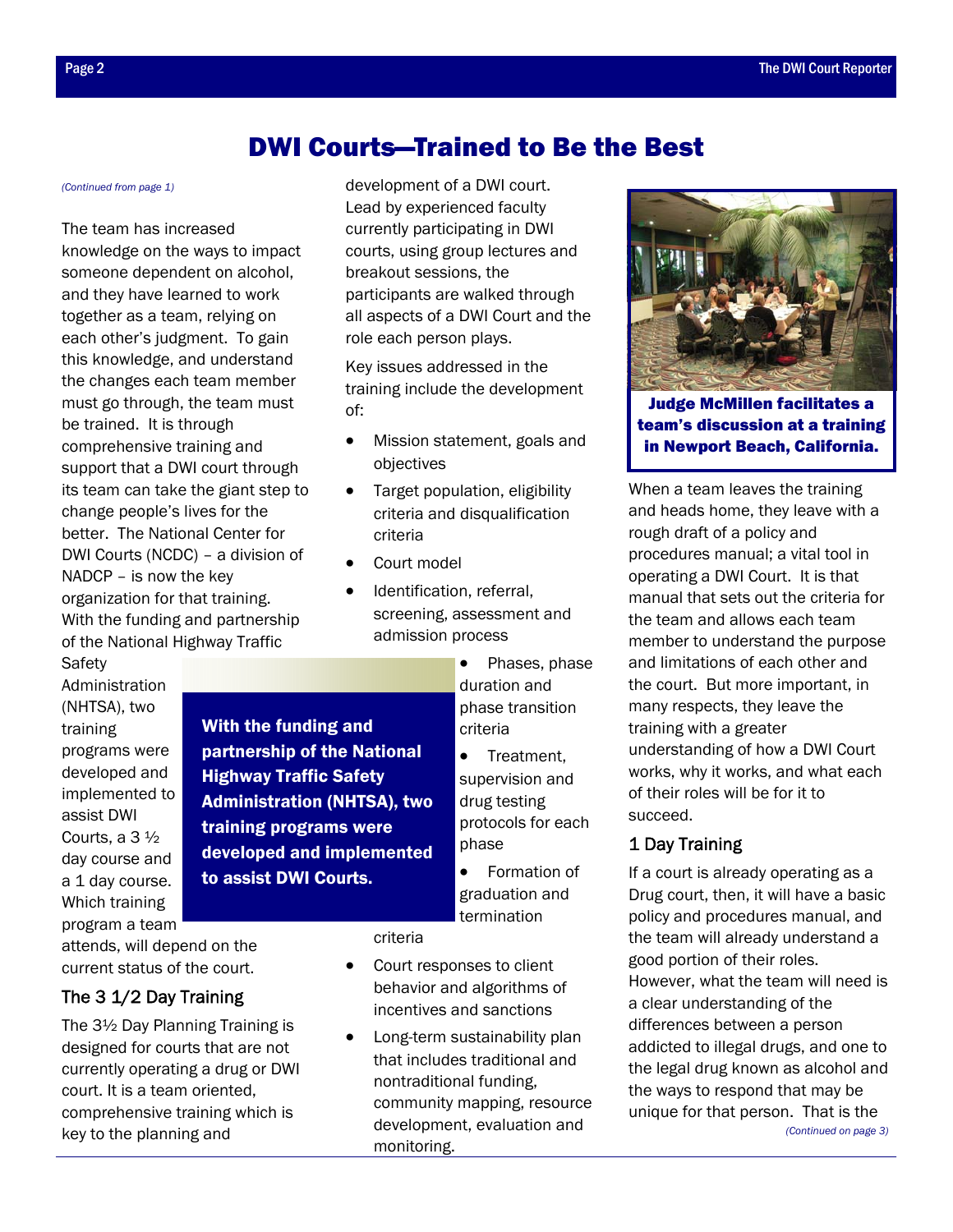# DWI Courts—Trained to Be the Best

#### <span id="page-2-0"></span>*[\(Continued from page 2\)](#page-1-0)*

reason for the one-day enhancement training. The oneday training is designed for operational drug court teams that would like to expand their target population to include impaired drivers. Drug offenders and DWI offenders are two distinct and different groups. Responding to each takes different actions. Topics at the one-day enhancement training include:

- Targeting the Problem;
- The Guiding Principles of DWI courts;
- Developing the DWI Court Treatment Continuum;
- Community Supervision Protocols; and,
- Sustainability of the DWI Court Program.

It is important to note that jurisdictions unfamiliar to the drug court concept should not choose the one-day training.

DWI Court members must work as a team, with each member of the team playing an integral role. So it is important that the entire team



Training the team together builds an effective DWI **Court** 

attends the training. To participate in the DWI Court Training each community has to identify a DWI court planning

team consisting of eight to ten people representing various professions which include the following:

- Judge
- **Prosecutor**
- Defense Counsel
- Treatment representative
- DWI/drug court coordinator/ Planning coordinator
- Expert in research or evaluation
- Probation/Supervision
- Law Enforcement

By having that training as a group, each member is hearing the same information, and then able to discuss it with the other team members during the training. This provides that opportunity to build each person's knowledge, understanding, and trust.

### Support by NHTSA and SHSO

While these training programs would not happen without support from NHTSA, it is important to also recognize the support of the individual State Highway Safety Office (SHSO). It is the SHSO that covers the travel costs for the team, such as airfare, lodging, and meals.

In offering training and technical assistance through NCDC, NHTSA and the SHSO's are

demonstrating a commitment to

working with local communities to prevent and control impaired driving, substance abuse, and crime. With a well trained team, that commitment will be continued.

The training can never be planned too far in advance. The application for the next calendar year has been sent out to the NHTSA regions, SHSOs, other state agencies, and associations across the country. If you are interested in starting the discussion, contact your State Highway Safety Office for the application, or contact David Wallace, Director of the National Center for DWI Courts at dwallace@nadcp.org.

Properly trained DWI Courts are changing the face of the Criminal Justice System. They are changing the behavior of the people participating in the court. They are making our roads and our families safer.

### comprehensive training and support that a DWI

for the better.

court through its team can take the giant step to change people's lives

It is through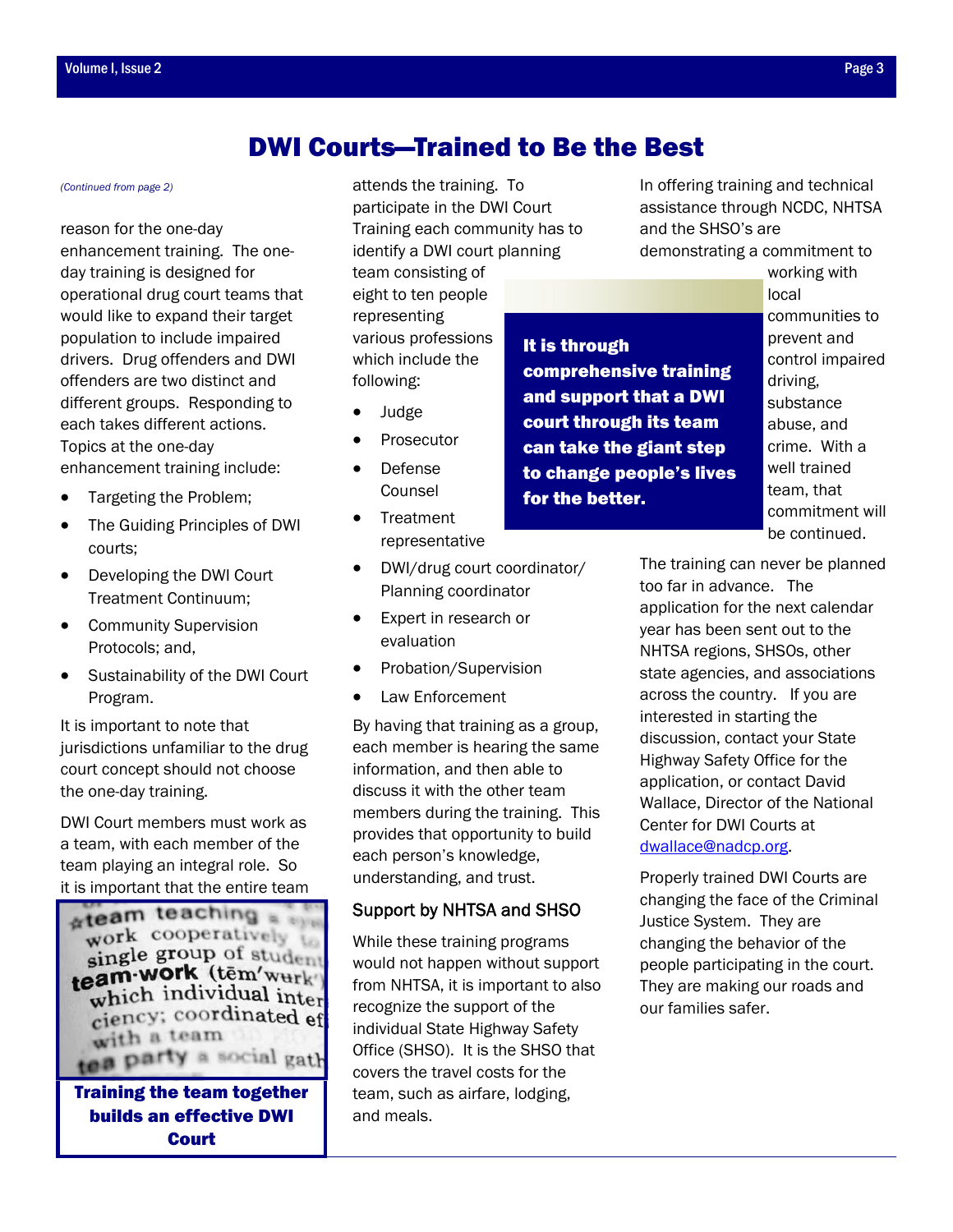# DWI Courts—A Law Enforcement Officer's Viewpoint

<span id="page-3-0"></span>*By:* 

*Joseph Lumpkin, Sr. Chief of Police Athens-Clarke County* 

As a former commander of the police department's DWI Task Force, I know



first hand of the tremendous human and material devastation caused by the revolving door of drunk driver arrests and ineffective dispositions. Fortunately, since early 2001, Athens-Clarke County (ACC) has benefited tremendously from the outcomes of the Athens-Clarke County State Drug Court. The results produced by this Court have significantly improved the overall public safety of Athens-Clarke County.

The Drug Court program encompasses a multifaceted approach to combating substance

abuse issues underlying the repetitive pattern of persons driving under the influence of alcohol or other drugs in ACC. The program has also effectively informed citizens of the multiple benefits which are derived through the

operation of the program. In the first six years of the program, not a single graduate received a new DWI conviction; and reducing recidivism continues to be the top program priority. The Court's results are truly remarkable given

the average participant has five DWI convictions.

### Program Description

The program's success can be attributed to the dedication of all the individual stakeholders, particularly the tireless efforts of Judge Kent Lawrence. It is through such dedicated individuals that the five key components of the program are maintained. The program requires:

- Individual Accountability
- Enhanced Supervision
- Extended Counseling and Treatment (for a minimum of 12 months)
- Frequent and Random Drug **Testing**
- Direct Contact with a Judge (minimum two times a month)

The DWI/Drug Court Program has

The results produced by this Court have significantly improved the overall public safety of Athens-Clarke County.

demonstrated to participants that they are not alone in their attempt to harness their addictions. As such, the

DWI/Drug Court provides for an enhanced level of supervision coupled with organized, specific, monitored substance abuse treatment. Individuals potentially qualify for the program if he/she exhibits: a 2<sup>nd</sup> in 5 years DWI, 3<sup>rd</sup> lifetime DWI, and/or a combination of criminal acts and substance abuse that indicates a need for an enhanced level of supervision to redirecting behavior. In exchange for an individual's adherence to the program's firm guidelines and requirements, participants receive reduced jail sentences. To accomplish its goal, the program is divided into five successive phases of operation that a participant must satisfactorily complete prior to graduation from the program. The phases include:

- Phase I Jail, Orientation and Intake
- Phase II Extended Assessment and Pretreatment Tasks: (Minimum 8 weeks)
- Phase III Active Treatment and Early Recovery: (Minimum 24 weeks)
- Phase IV Relapse Prevention: (Minimum: 16 weeks)
- Phase V Continuation of Care and Maintenance: (Until Graduation)

### Law Enforcement Perspective

From a law enforcement perspective, the benefits gained from the program are substantial as evidenced by the decreased levels of DWI among the participants. Additionally, Athens-Clarke County experiences reduced roadway carnage and material loss as well as costs associated with police services, jail and court time (j[ail cost avoidance](#page-4-0)  *(Continued on page 5)*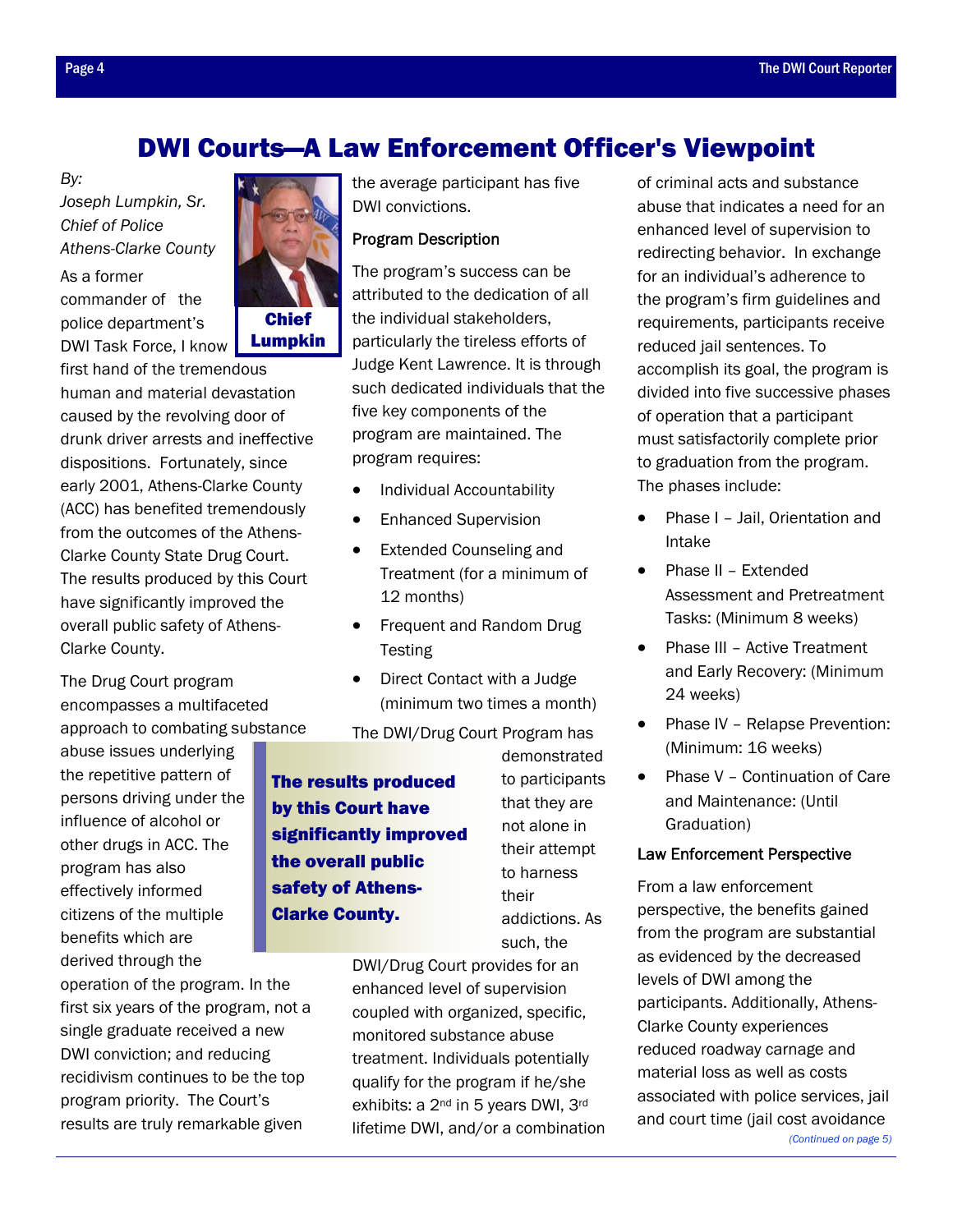# <span id="page-4-0"></span>A Law Enforcement Officer's Viewpoint

savings estimated at approximately \$100,000 per year). The accountability instilled in

A number of my current DWI Task Force officers have noted the

benefits of the program. One traffic supervisor observed the decreased

rate of recidivism has been recognized by a number of line officers. He noted that prior to the DWI/Drug Court, "it was common for more than one of our officers to have arrested the same offender a

number of times for DWI in a

it once was."

relatively short period of time; this does not appear to be the case as

Officers have also observed that for anyone "to be successful in [Judge Lawrence's] court room required diligent preparation, knowledge, professionalism and just plain old effort." Such a demand for quality performance ensures that DWI/Drug Court "participants are willing to accept responsibility for their actions, and

participants returns the offender to the community as a productive member of society less likely to pose a potential public danger.

From a law enforcement perspective, the benefits gained from the program are substantial as evidenced by the decreased levels of DWI among the participants.

*[\(Continued from page 4\)](#page-3-0)* their rehabilitation." Such glowing benefits are echoed in the accounts of graduates of the program that describe the program as an "insurance policy," a means

> of obtaining a "good look at self," a program that has provided "endless benefits," and even a means for a "different outlook on life."

Given the many potential benefits

a DWI/Drug Court presents for any jurisdiction, I encourage police departments to actively support the formation and operation of DWI/Drug Courts as a means of improving overall public safety. *Editor's Note: Chief Lumpkin has over 15 years as a Chief of Police with 3 different departments. He has been Chief to the Athens-Clarke County Police Department since January 13, 1997. He has been employed as a law enforcement officer for 36 years.* 



Officers are seeing a decrease in recidivism.

# TRI-CEP and DWI Court Evaluations

*[\(Continued from page 1\)](#page-0-0)* 

*Evaluation Program* or TRI-CEP. This program not only allows the court to keep up-to-date records on all of the participants, it will also provide all the information needed to do an effective evaluation.

TRI-CEP™ is a web-enabled performance monitoring tool built to measure all of the performance indicators and outcome variables needed to evaluate a DWI Court Program. Transmissions are security protected using industrystandard 128 bit SSL encryption and levels of access can be regulated for different users. For example, the judge might be authorized to view all data-entry screens whereas a probation officer might be limited to viewing probation and treatment screens.

Following the principle of "less is more," users only see those dataentry screens that are directly relevant to their jobs and do not need to wade through multiple screens or columns of information. The screens are arranged just like one's own appointment calendar and automatically date-stamp all information. Using a familiar and simple point-and-click approach, the screens look just like the types of web pages one routinely encounters when purchasing items or conducting searches on the internet. There are no spreadsheets to look at and no lines of data. Simple-to-use

*[\(Continued on page 6\)](#page-5-0)*